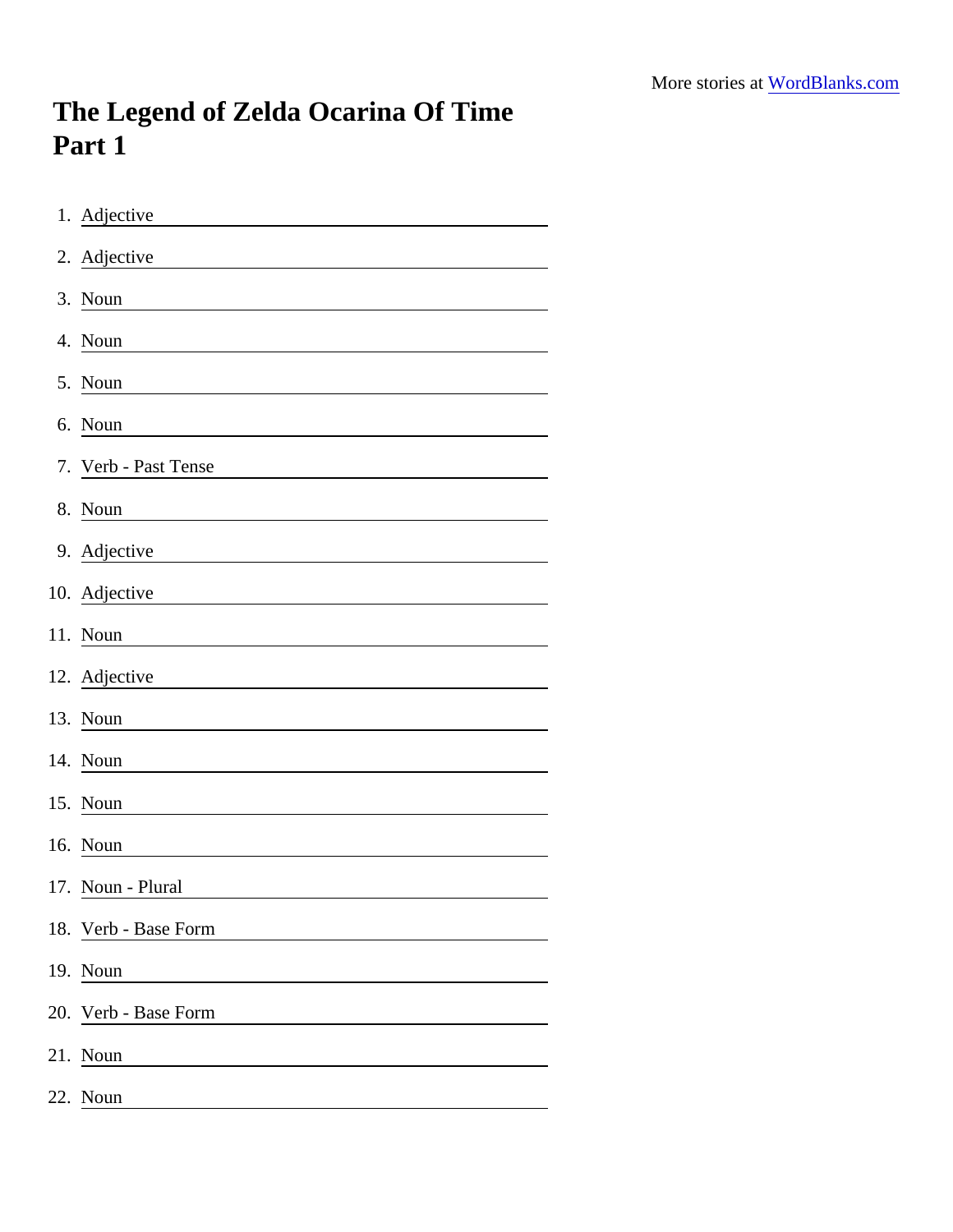|     | 23. Noun                     |
|-----|------------------------------|
|     | 24. Noun                     |
|     | 25. Verb - Present Ends In S |
|     | 26. Noun                     |
|     | 27. Color                    |
|     | 28. Adjective                |
|     | 29. Noun                     |
|     | 30. Noun - Same As Before    |
|     | 31. Noun                     |
|     | 32. Noun                     |
|     | 33. Verb - Present Ends In S |
|     | 34. Verb - Present Ends In S |
|     | 35. Noun                     |
|     | 36. Noun                     |
|     | 37. Verb - Present Ends In S |
|     | 38. Noun                     |
|     | 39. Noun                     |
|     | 40. Body Part                |
|     | 41. Noun                     |
|     | 42. Noun                     |
|     | 43. Adjective                |
|     | 44. Adjective                |
|     | 45. Noun                     |
|     | 46. Noun                     |
| 47. | Adjective                    |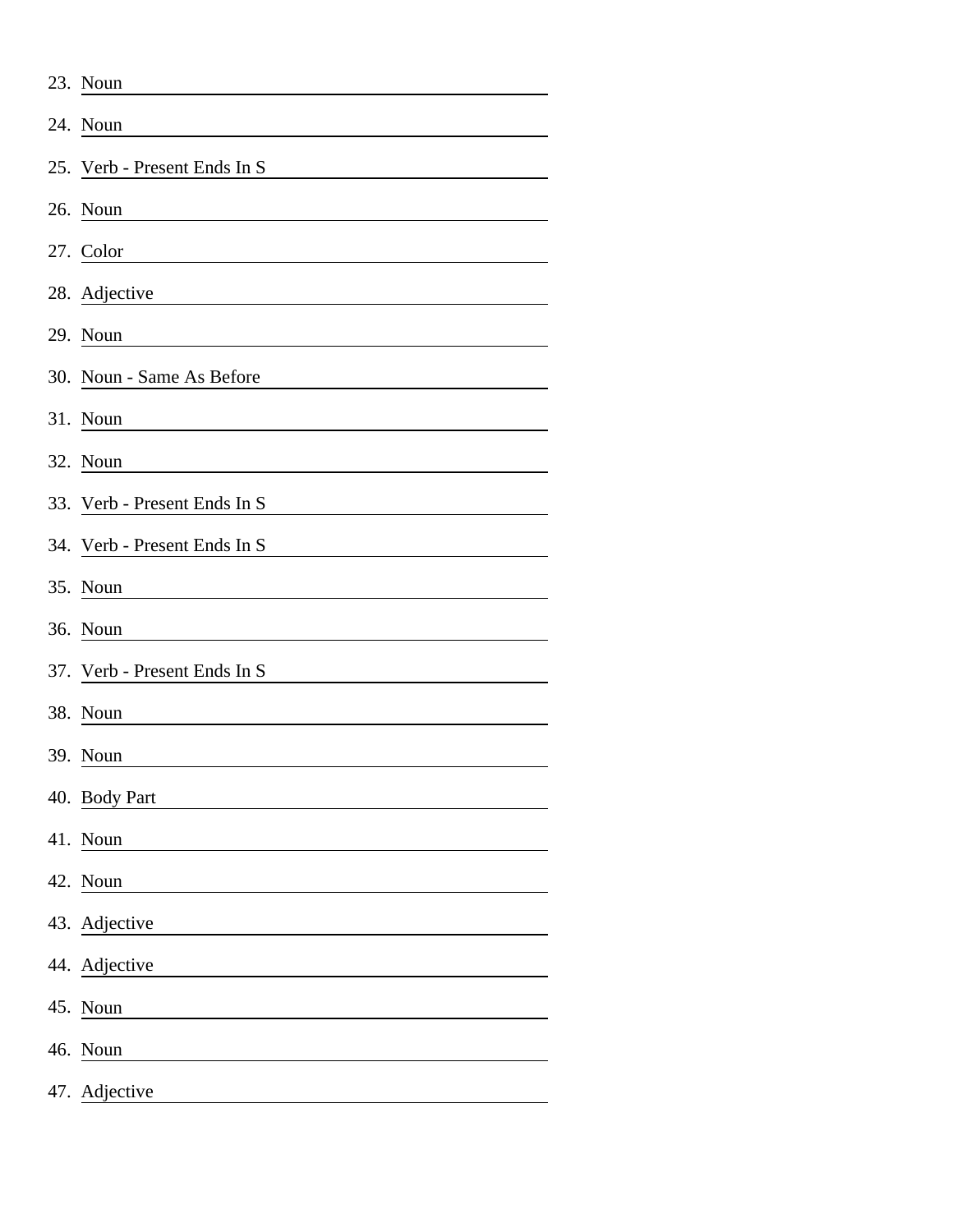| 48. Adjective |
|---------------|
| 49. Body Part |
| 50. Adjective |
| 51. Noun      |
| 52. Adjective |
| 53. Number    |
| 54. Adjective |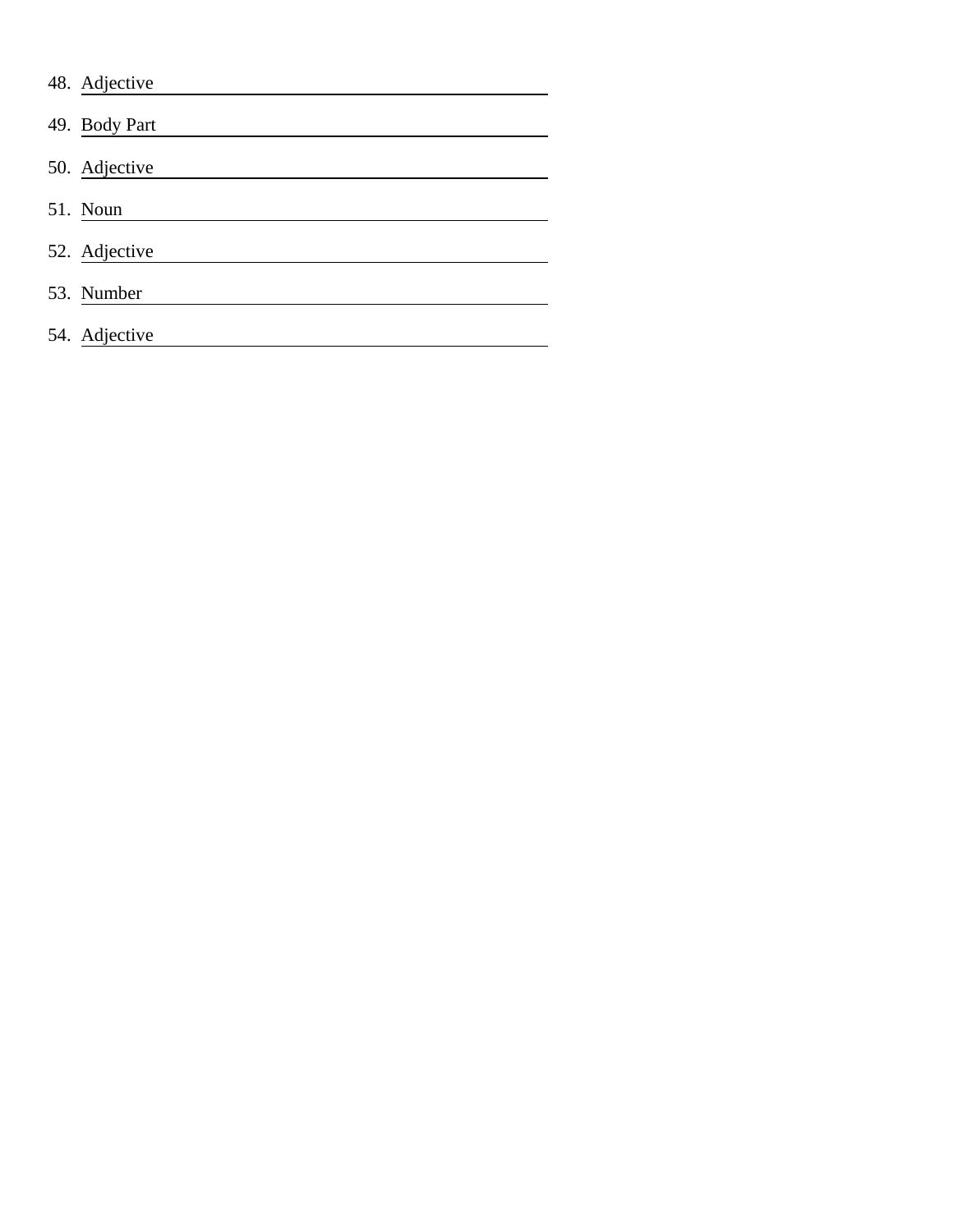## **The Legend of Zelda Ocarina Of Time Part 1**

During the events of a massive conflict known as the <u>Adjective Adjective Adjective</u> Moun , a  $N_{\text{Oun}}$  escaped the ravages of war with her child. The  $N_{\text{Oun}}$  was gravely injured, but managed to reach Kokiri Forest, a sanctuary that deters all outsiders. Before passing away, she left the child in the care of the Great Deku Tree. The boy was to be raised as a Kokiri, and would remain unaware of his destiny.

Then one day, Ganondorf, the Gerudo Noun of Thieves Verb - Past Tense in the forest and demanded a Spiritual  $\Box$  Noun from the Great Deku Tree. The Adjective guardian tree refused to give it to him, sensing his evil intentions, and in return had a  $\overline{\phantom{a}}$  Adjective  $\overline{\phantom{a}}$  Noun put on him. The Great Deku Tree tells Navi, a Adjective Noun of Kokiri Forest, to take the Noun , known as Link, to the Great Deku Tree. After obtaining  $a_1$  Noun and Noun , he approaches the Deku Tree. The tree tells Link of the curse on him, and the brave youth enters the Deku Tree to break the evil curse. Link successfully defeats the Noun - Plural inside, but the Deku Tree reveals that it was already too late for him even before he entered. In his last moments of life, he tells Link of the creation of Hyrule and the Triforce that Ganondorf desires. He reveals that it is Link's destiny to  $\frac{\text{Vert}-\text{Base Form}}{\text{Vert}}$  the great Noun and Verb - Base Form peace to Hyrule, and gives him the Spiritual Stone of the  $N<sub>OM</sub>$ , one of the three keys to unlocking the gates to the Sacred  $\_\_\_\_\_\_\_\_\_\$ , where the  $N_{\text{Oun}}$  is kept. He is to seek out Zelda, the  $N_{\text{Oun}}$  of Hyrule. The Great Deku Tree, his purpose now fulfilled, Verb - Present ends in S and dies.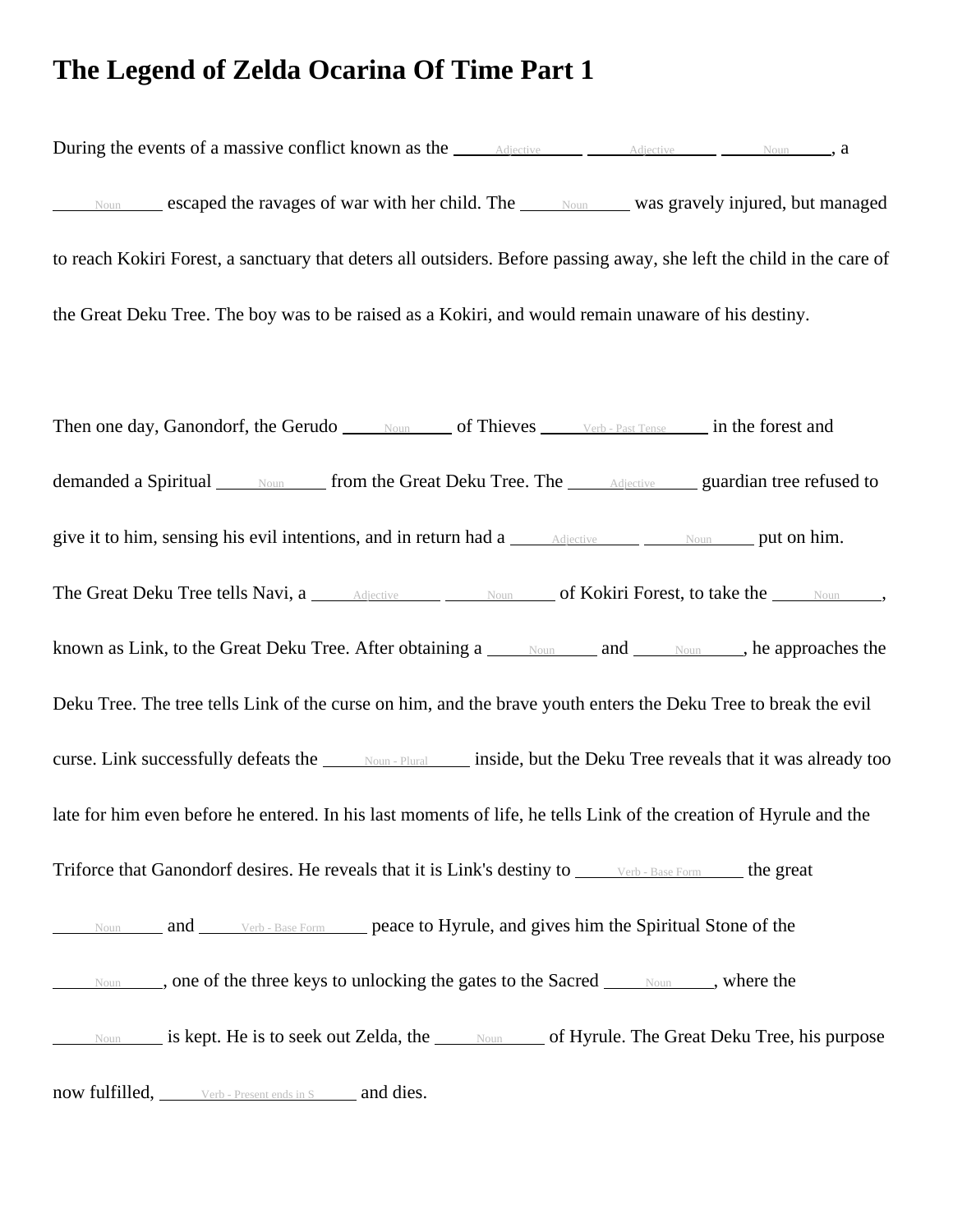Link sneaks his way into Hyrule Castle and meets the Noun . She had prophesied that a hero clothed in  $\epsilon_{\text{color}}$  would appear holding a  $\epsilon_{\text{Adjective}}$   $\epsilon_{\text{Mour}}$  to defeat an impending evil. Link shows her the Spiritual Noun - same as before , and the two devise a plan to defeat Ganondorf. Link must collect the two remaining Spiritual Stones, the Goron's Ruby and the Zora's Saphire, and open the Door of Time in the Temple of Time with the help of the Royal Family's hidden treasure, the Noun of Noun , in order to obtain the Triforce before Ganondorf. Link Verb - Present ends in S throughout Hyrule and gathers the two remaining Spiritual Stones. However, when he returns to Hyrule Castle Town, he ends in S Princess Zelda escaping the  $\Box$  Noun with her  $\Box$  Noun , Impa. Ganondorf had caught wind of their plot and had attacked Hyrule Castle in order to stop them. Before she vanishes out of sight, she Verb - Present ends in S the treasured  $\frac{N_{\text{Oun}}}{N_{\text{Oun}}}$  of  $\frac{N_{\text{Oun}}}{N_{\text{Oun}}}$  in the moat surrounding the gates to Hyrule Castle Town to avoid it being taken by Ganondorf. The King of Thieves appears shortly thereafter, not considering a young boy a threat to his impending conquest of Hyrule. He knocks Link off his  $\frac{\text{body part}}{\text{body part}}$ with a powerful magic spell and chases after Zelda and Impa. Link retrieves the Noun of Noun and opens the door to the Sacred Realm with the Adjective Stones and the "Song of Time". Inside, he finds the Adjective Master Sword, a legendary <u>Noun</u> with the power to repel <u>Noun</u> . However, when he pulls the sword out of the Pedestal of Time, he is sealed inside the Sacred Realm. Ganondorf, aware of their plan all along, enters the Adjective Sacred Realm and touches the Triforce. The powerful relic recognizes the wishes of Ganondorf's  $\frac{\text{Adjective}}{\text{Adjective}}$  body part and turns the

Adjective